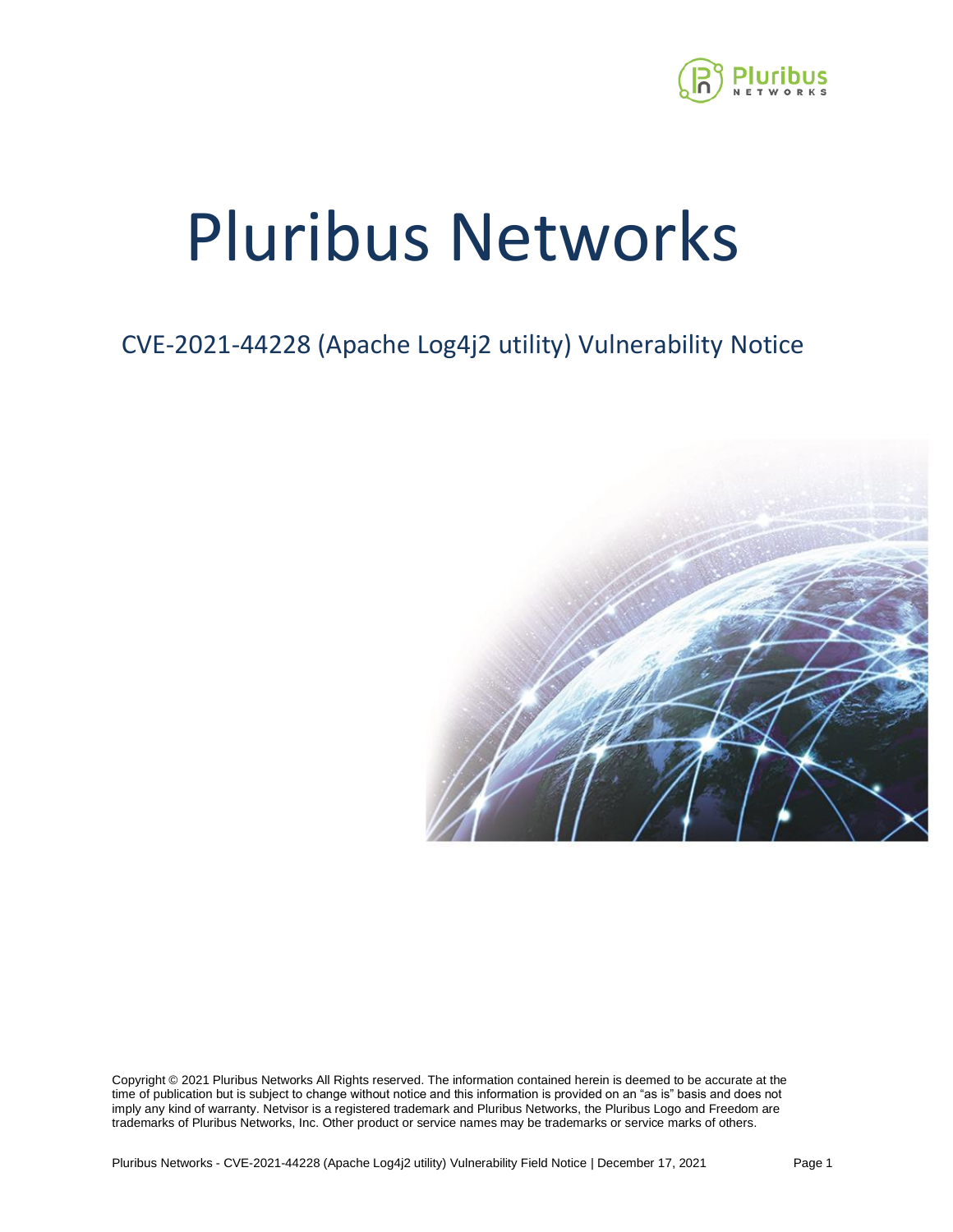

#### **CVE-2021-44228 (Apache Log4j2 utility) Vulnerability Notice**

#### **Problem Description**

The Log4j vulnerability (CVE-2021-4428) is an unauthenticated, remote code execution (RCE) vulnerability that can lead to a system compromise. The vulnerability received a perfect CVSS score of 10, which illustrates the danger and seriousness of the exploit. Additionally, what can make the vulnerability more impactful than other security vulnerabilities is that CVE-2021- 44228 can be used as a mechanism to deliver additional security exploits, thus making CVE-2021-44228 more than just a single vulnerability. The vulnerability is part of the Apache Java Log4j2 package, a common logging library used by many different applications and products.

Pluribus Engineering became aware of the vulnerability on December 9, 2021, and immediately started evaluating its impact on any Pluribus products.

In Apache log4j versions 2.0-beta9 to 2.14.1, JNDI features used in configuration, log messages, and parameters do not protect against attacker-controlled LDAP and other JNDI related endpoints. An attacker who can control log messages or log message parameters can execute arbitrary code loaded from LDAP servers when message lookup substitution is enabled.

Purpose of this document is to provide an update in response to the vulnerability and its exposure to Pluribus product and software.

| <b>Revision</b> | <b>Date of Publish</b> | <b>Comments</b>              |
|-----------------|------------------------|------------------------------|
| 1.0             | December-13-2021       | Initial Release              |
|                 | December-17-2021       | Update for CVE-2021-4104 and |
|                 |                        | UNUM release information     |

#### **Revision History**

Please refer to the links below for an official explanation on this issue:

<https://logging.apache.org/log4j/2.x/security.html> <https://nvd.nist.gov/vuln/detail/CVE-2021-44228>

Copyright © 2021 Pluribus Networks All Rights reserved. The information contained herein is deemed to be accurate at the time of publication but is subject to change without notice and this information is provided on an "as is" basis and does not imply any kind of warranty. Netvisor is a registered trademark and Pluribus Networks, the Pluribus Logo and Freedom are trademarks of Pluribus Networks, Inc. Other product or service names may be trademarks or service marks of others.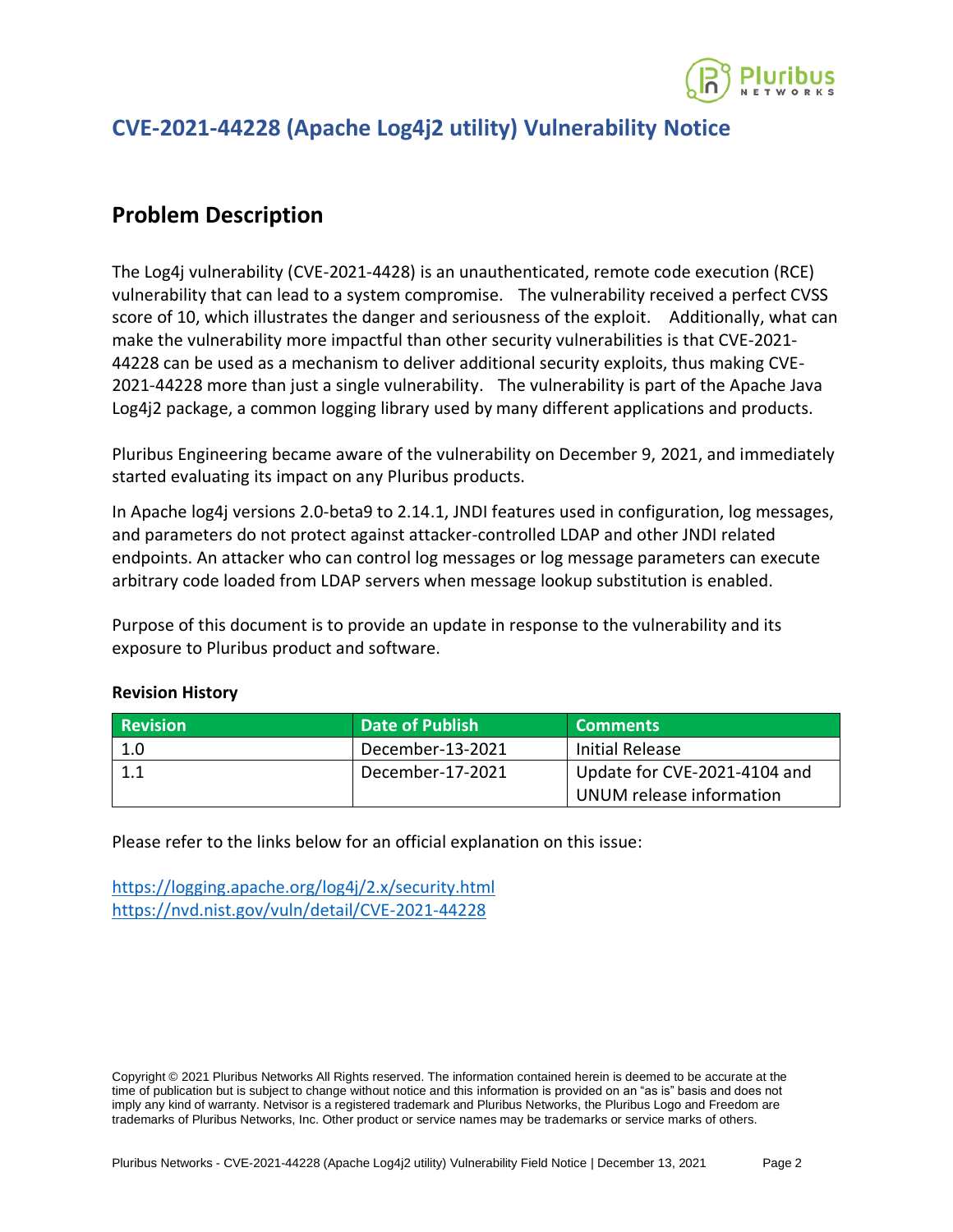

### **Affected Products**

Following Pluribus Networks Product is affected by this vulnerability:

• **Pluribus UNUM Management Platform**

The UNUM platform was not using the offending Jndi Java class. The approach taken is to remove that java class from UNUM altogether. Upgrade for the UNUM platform is required to address the vulnerability.

Update: Pluribus Networks has posted the U620HF4 patch (build 6.2.0-8338) for the Pluribus UNUM Management Platform to the Pluribus Customer Portal to address the vulnerability.

#### **Unaffected Products**

Following Pluribus Networks Product is unaffected by this vulnerability:

• **Pluribus Netvisor ONE Operating System (nvOS)** 

Pluribus Netvisor ONE Operating System (nvOS) is not vulnerable to log4j vulnerability tracked in CVE-2021-4428.

Update: Apache disclosed a new vulnerability (CVE-2021-4104) in log4j version that is in use by Netvisor. Although CVE-2021-4104 affects log4j version in use by Netvisor, it doesn't affect Netvisor as Netvisor doesn't use the JMSAppender in its log4j configurations.

Copyright © 2021 Pluribus Networks All Rights reserved. The information contained herein is deemed to be accurate at the time of publication but is subject to change without notice and this information is provided on an "as is" basis and does not imply any kind of warranty. Netvisor is a registered trademark and Pluribus Networks, the Pluribus Logo and Freedom are trademarks of Pluribus Networks, Inc. Other product or service names may be trademarks or service marks of others.